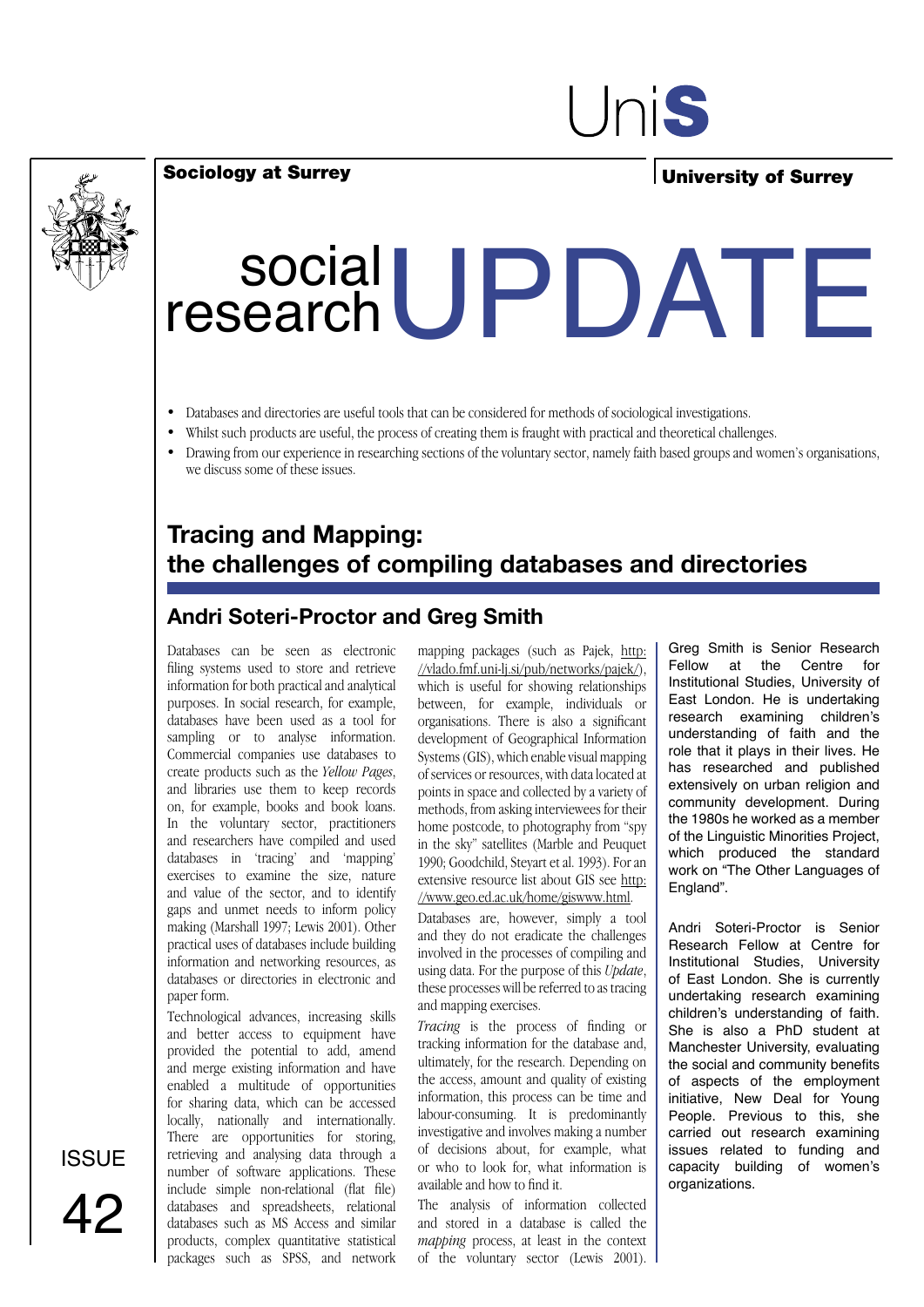### social research UPDATE

While mapping may conjure up images of geographical maps, it can also include analysis of relationships between the actors and their literal or metaphorical construction of space and place, although sometimes it does not even involve this.

#### **Challenges**

This *Update* focuses on issues related to tracing rather than mapping. However, rarely do these processes exist independently when undertaken for research. The aims of mapping data often influence the content of information collected for the database and the type and quality of information collected influence what can be mapped or analysed. Some of the challenges involved in compiling databases are specific, relating to the equipment and skills available to the researcher, other issues are more general. Defining the target group is a common challenge that cuts across most research undertaken; and defining who or what is to be included and excluded is an essential part of compiling a database, especially one that is being used for sampling purposes.

To ensure the maximum inclusion of target groups or individuals, especially the hard-toreach, can require a huge amount of work, irrespective of whether this information is tracked first-hand or through existing directories and databases. Determining whether those tracked are members of the target population often requires more information than that collected and it is therefore not unusual to have to undertake enumeration inquiries to check for their eligibility. This can help determine eligibility for those already listed, but it is not always easy to ensure the inclusion of all potentially eligible research subjects.

Transient populations and those that lack documentation are particularly difficult to trace. In the voluntary sector, for example, it is relatively easy to obtain details about registered charities from the Charity Commission website and other databases and directories (some of these sources are listed in Soteri 2002). However, communitybased, small, and informal organisations that are non-profit, but are not registered, are difficult to track down and probably constitute the majority of such organisations

(Halfpenny and Reid 2002). Researchers often need to consider ways of finding these groups, going beyond existing directories. There are a variety of ways of doing this and researchers' existing knowledge and networks can help, particularly if the research is being carried out by someone well established in the locality or the field. For the *Newham Directory of Religious Groups,* two decades of local involvement in the faith sector contributed to its success (Smith 2001). While such efforts can be manageable for locally specific research, it is more difficult to sustain with larger or more general target groups. Snowballing and/or network sampling techniques can be used, but there is a danger that the coverage is then determined by the starting point. Substantial alternative networks or agencies that do not link to the starting point may be excluded.

Throughout the process of tracing, it is essential to refer to data that has already been collected in order to avoid duplicating records. Cross-referencing and checking records that may appear to be duplications is not rocket-science, but such exercises can be time-, cost- and labour-intensive, particularly when dealing with large data sets. In our research projects it was not unusual to come across organisations with the same name. Possible reasons for this are that there is more than one organisation with the same name; that an organisation has more than one address; and an organisation has moved from one, or even both, of the addresses. It is not unusual to encounter contradictory information from different, or even the same sources. A useful discussion about the challenges of sampling frameworks and using 'imperfect frames' can be found in Kish (1965).

Financial resources often dictate the method of approaching the target group and postal (or, nowadays, email) questionnaires are commonly used. However, the level of response associated with these methods is often low. While re-mailing and intensive telephone follow-up can raise response rates, this can be expensive and time consuming. Researchers need to consider whether the cost and effort can be justified. Determining this point of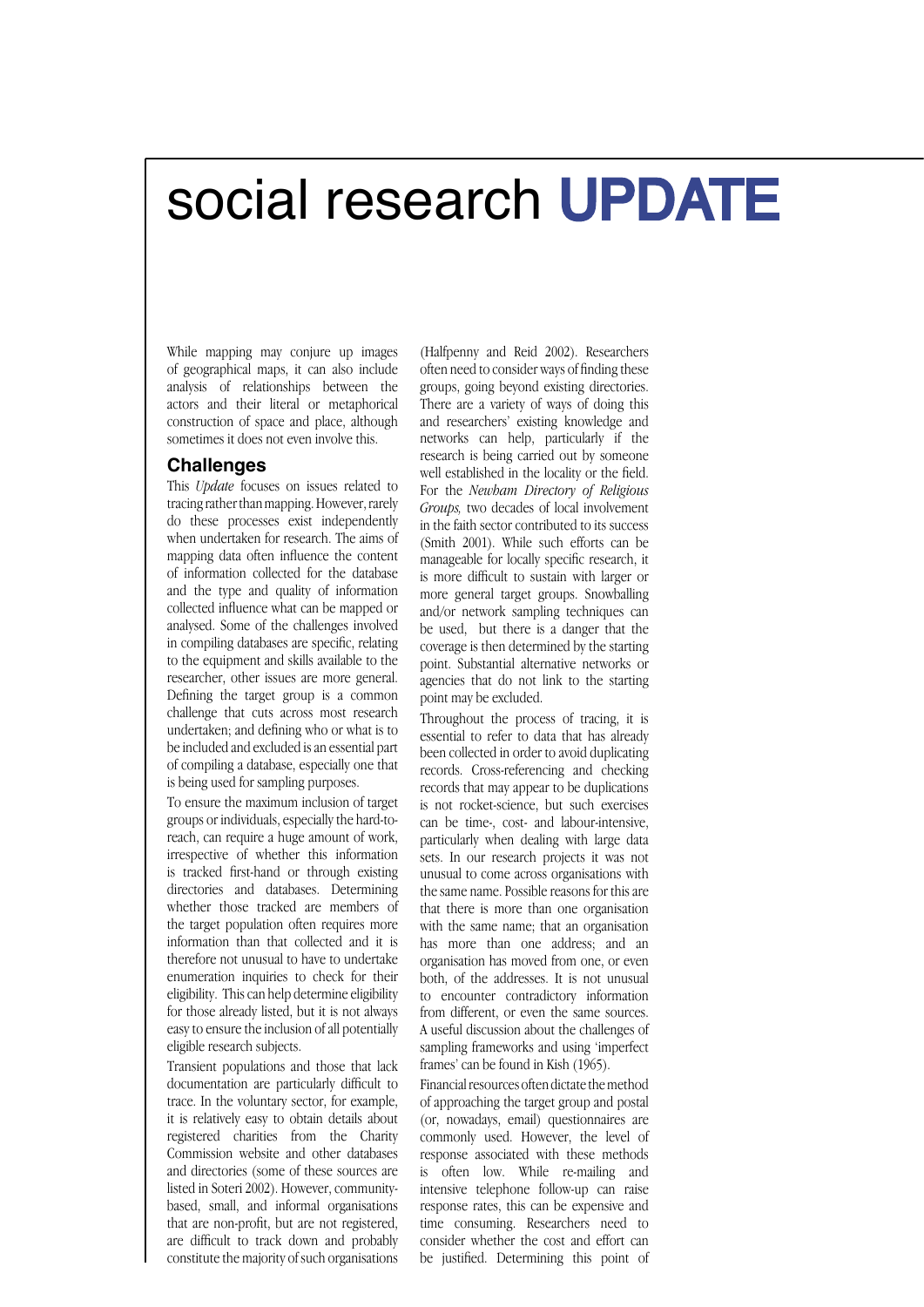## social research UPDATE

diminishing returns is dependent on the purpose of the work, time and budget. There is also the issue on how to interpret non-responses, which could be due to, for example, an organisation closing or moving, as well as choosing not to respond.

It is difficult to calculate accurate and realistic costs for compiling databases and directories since they are not easily separated from other parts of the research process. Costs will also vary from project to project. The scale of such an enterprise can however be judged by the work carried out to create the *Directory of Religious Groups*  in Newham. This involved the work of a research officer roughly half time over a year (say £15k including overheads); approximately one day a week over the same period of an IT professional seconded from the local authority (say £10k including overheads); costs of design and printing of 500 copies of the directory (£3k). In addition the project had the unpaid help of a student on full time placement for most of the academic year, a team of a dozen or so American students working over a two month period; and several occasional community based volunteers. While the project was never costed as a specific budget item, it is clear that including everything from basic research to printing and not very extensive marketing of the directory, such a project would needed a grant of between £50 -100k to be adequately funded.

#### **Discussion**

The usefulness of information technology in the research context is undeniable. IT has opened a world of opportunities for researchers. However it would be unwise to assume that it has contributed to making tracing and mapping exercises less labour and cost-intensive. Initially at least, they rely heavily on the manual efforts and 'legwork' of researchers and administrators to search and collect data. In local studies practitioners, networkers and community based volunteers may be better placed to gather the information but they are not easy to recruit, recompense or manage.

One way to counter some of these problems is to develop inter-agency partnerships. Other benefits of this

approach include the forging of mutually supportive relationships, the sharing of information and helping to minimise the duplication of work. Indeed the process of information gathering, if conducted in a collaborative and participatory fashion, can become a useful process of community development. However, the potential of mixed-purpose research and the creation of joint ventures between researchers and practitioners may open up further practical and political challenges. Researchers and practitioners (and service users) may have different priorities and values that are not obvious during the early stages. Although a clear contract between parties can help, conflicts can emerge.

The use of IT has also raised increasingly complex political, social and legal issues about data protection and copyright in relation to users, the data stored and the sources of information. Issues of access are more about the functions of data regulation than technological capabilities. Current legislation can be bewilderingly complex for researchers and data users in the voluntary sector and needs to be simplified by some form of overarching body. It is not always obvious who ultimately owns the data or who should be registered as the data holder and whether the data may be given away or sold to all comers.

Other issues include whether it is ethical and/or legitimate to disclose or publish details of those on the database. In the case of voluntary organisations, for example, it is not unusual for some groups to operate from a residential address or to work on sensitive or controversial services such as women's refuge, racial harassment, gay helpline services, or abortion clinics. If the information is being collected directly by questionnaire a clear contract can be spelled out with responding groups, but where secondary sources are drawn on or there are possibilities of third party access and re-dissemination of the data these issues are not always easy to resolve. Of course such considerations also apply to paper publications, but the ease of electronic data reproduction and transmission make them more salient than before.

We have already argued that costs of tracing

social research UPDATE is distributed without charge on request to social researchers in the United Kingdom by the Department of Sociology at the University of Surrey as part of its commitment to supporting social research training and development.

Contributions to social<br>research UPDATF that research UPDATE review current issues in social research and methodology in about 2,500 words are welcome. All UPDATE articles are peer-reviewed.